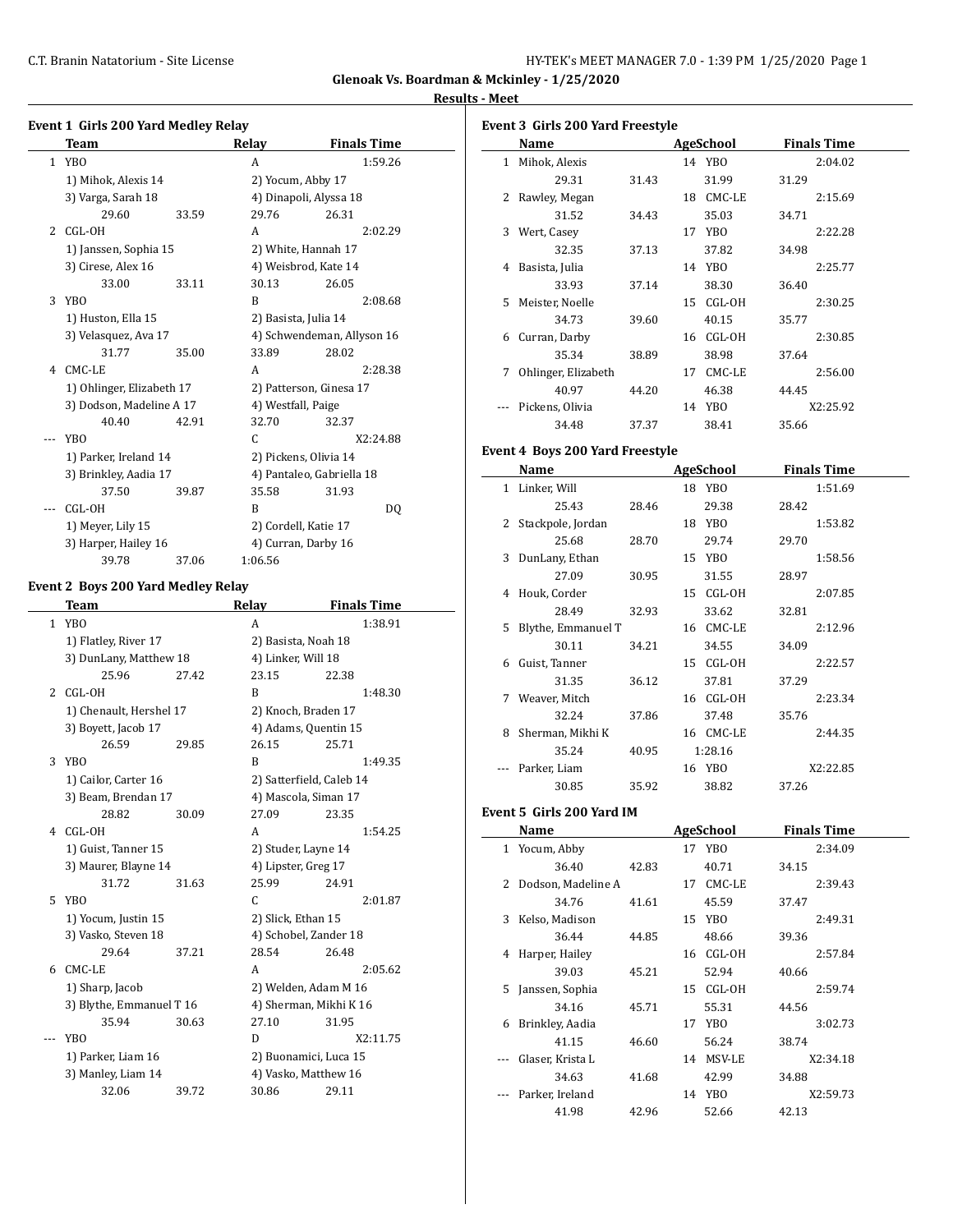**Glenoak Vs. Boardman & Mckinley - 1/25/2020 Results - Meet**

|              |                                       |       |                           |                    | Resu |
|--------------|---------------------------------------|-------|---------------------------|--------------------|------|
|              | (Event 5 Girls 200 Yard IM)           |       |                           |                    |      |
|              | Name                                  |       | <b>AgeSchool</b>          | <b>Finals Time</b> |      |
|              | --- Westfall, Paige                   |       | CMC-LE                    | DQ                 |      |
|              | 44.11                                 | 46.28 | 56.92                     | 36.05              |      |
| ---          | Barrett, Brooklynn                    |       | CMC-LE                    | DQ                 |      |
|              | 38.65                                 | 48.52 | 1:03.37                   | 43.17              |      |
|              | Meyer, Lily                           |       | 15 CGL-OH                 | DQ                 |      |
|              | 45.98                                 | 52.66 | 1:04.41                   | 43.57              |      |
|              | Event 6 Boys 200 Yard IM              |       |                           |                    |      |
|              | Name                                  |       | <b>AgeSchool</b>          | <b>Finals Time</b> |      |
| $\mathbf{1}$ | Mascola, Siman                        |       | YBO<br>17                 | 2:10.13            |      |
|              | 28.60                                 | 34.84 | 37.44                     | 29.25              |      |
| 2            | Satterfield, Caleb                    |       | 14 YBO                    | 2:14.77            |      |
|              | 27.94                                 | 36.90 | 37.58                     | 32.35              |      |
| 3            | Knoch, Braden                         |       | CGL-OH<br>17              | 2:17.87            |      |
|              | 28.75                                 | 33.52 | 40.44                     | 35.16              |      |
| 4            | Boyett, Jacob                         |       | CGL-OH<br>17              | 2:24.00            |      |
|              | 29.78                                 | 38.63 | 42.41                     | 33.18              |      |
| 5            | Yocum, Andrew                         |       | 15<br><b>YBO</b>          | 2:24.21            |      |
|              | 29.38                                 | 36.88 | 46.31                     | 31.64              |      |
| 6            | Adams, Quentin                        |       | 15<br>CGL-OH              | 2:42.84            |      |
|              | 34.95                                 | 42.47 | 49.09                     | 36.33              |      |
| 7            | Sharp, Jacob                          |       | CMC-LE                    | 3:09.02            |      |
|              | 45.30                                 | 46.08 | 56.93                     | 40.71              |      |
|              |                                       |       |                           |                    |      |
|              | Event 7 Girls 50 Yard Freestyle       |       |                           |                    |      |
|              | Name                                  |       | <b>AgeSchool</b>          | <b>Finals Time</b> |      |
|              | 1 Dinapoli, Alyssa                    |       | YBO<br>18                 | 26.62              |      |
|              | 2 Peterson, Emma                      |       | 15<br>CGL-OH              | 27.69              |      |
| 3            | Severson, Ella                        |       | 18<br>CGL-OH              | 27.83              |      |
| 4            | Schwendeman, Allyson                  |       | 16 YBO                    | 27.84              |      |
| 5            | Cirese, Alex                          |       | CGL-OH<br>16              | 28.33              |      |
| 6            | Williams, Tyler                       |       | <b>YBO</b><br>18          | 30.42              |      |
| 7            | Watson, Paige                         |       | CMC-LE                    | 31.67              |      |
| 8            | Bonilla, Kayla                        |       | CMC-LE                    | 34.60              |      |
| 9            | Patterson, Ginesa                     |       | 17<br>CMC-LE              | 35.43              |      |
| ---          | Robb, Jamyson G                       |       | 17<br>BWB-LE              | X25.80             |      |
| ---          | Spoon, Makayla                        |       | 16 CGL-OH                 | X28.88             |      |
|              | --- Cordell, Katie                    |       | 17<br>CGL-OH              | X29.21             |      |
|              | --- Marmon, Julia                     |       | 15<br>CGL-OH              | X30.55             |      |
|              | --- Lonsway, Bella                    |       | 16<br>YB <sub>0</sub>     | X33.82             |      |
|              | --- Pantaleo, Gabriella               |       | 18<br>YBO                 | X34.01             |      |
|              | --- Spilios, Anna                     |       | 17<br>CGL-OH              | X35.23             |      |
|              | --- Adams, Noel                       |       | CGL-OH<br>14              | X36.58             |      |
|              | --- Gainer, Grace                     |       | CGL-OH<br>14              | X39.06             |      |
|              | <b>Event 8 Boys 50 Yard Freestyle</b> |       |                           |                    |      |
|              | Name                                  |       | <b>AgeSchool</b>          | <b>Finals Time</b> |      |
|              | 1 Basista, Noah                       |       | YB <sub>0</sub><br>18     | 21.63              |      |
|              | 2 Chenault, Hershel                   |       | 17<br>CGL-OH              | 22.36              |      |
| 3            | Flatley, River                        |       | 17<br>YBO                 | 22.39              |      |
| 4            | Studer, Layne                         |       | CGL-OH<br>14              | 23.44              |      |
| 5            | Maurer, Blayne                        |       | 14<br>CGL-OH              | 24.50              |      |
| *6           | Welden, Adam M                        |       | CMC-LE<br>16              | 25.66              |      |
|              | *6 Behun, Jackson                     |       | YBO<br>16                 | 25.66              |      |
|              |                                       |       | 17<br>CGL-OH              | X24.98             |      |
|              |                                       |       |                           |                    |      |
|              | --- Lipster, Greg                     |       |                           |                    |      |
| ---          | --- Schobel, Zander<br>Harms, Jacob   |       | 18<br>YBO<br>14<br>CGL-OH | X26.32<br>X26.97   |      |

| ---   | Beam, Brendan                                   |       | 17 | YBO                        | X27.06                        |  |
|-------|-------------------------------------------------|-------|----|----------------------------|-------------------------------|--|
| ---   | Manley, Liam                                    |       | 14 | YB <sub>0</sub>            | X27.11                        |  |
|       | --- Binius, Bryce                               |       | 15 | CGL-OH                     | X27.74                        |  |
|       | --- Santavicca, Nick                            |       | 17 | CGL-OH                     | X28.69                        |  |
|       | --- Buonamici, Salvatore                        |       | 17 | YB <sub>0</sub>            | X28.97                        |  |
|       | --- Thomas, Jacob                               |       | 18 | <b>YBO</b>                 | X29.10                        |  |
|       | --- Beadle, Lawrence                            |       | 14 | CGL-OH                     | X29.72                        |  |
|       | --- Theriault, Daniel                           |       | 16 | CGL-OH                     | X29.86                        |  |
|       | --- Parent, Beau                                |       |    | 14 CGL-OH                  | X30.14                        |  |
|       | --- Spring, AJ                                  |       |    | 14 CGL-OH                  | X30.52                        |  |
|       | --- Ardelea, Jaden                              |       |    | 14 CGL-OH                  | X32.03                        |  |
|       | --- Angione, Landon                             |       |    | 15 CGL-OH                  | X32.96                        |  |
|       | --- Gray, Troy                                  |       |    | 15 CGL-OH                  | X33.17                        |  |
| $---$ | Theriault, Ryan                                 |       |    | 14 CGL-OH                  | X35.29                        |  |
|       | Event 9 Girls 1 mtr Diving                      |       |    |                            |                               |  |
|       | Name                                            |       |    | <b>AgeSchool</b>           | <b>Finals Score</b>           |  |
|       | 1 Kurzinsky, Marissa                            |       |    | 16 CMC-LE                  | 254.35                        |  |
|       | 2 Miller, Maria                                 |       | 18 | CMC-LE                     | 202.80                        |  |
| 3     | Ricciuti, Madison                               |       |    | 18 YBO                     | 180.40                        |  |
|       | 4 Werstler, Paige                               |       | 17 | CGL-OH                     |                               |  |
|       | 5 Olivier, Anna                                 |       |    | 17 YBO                     | 177.65<br>169.05              |  |
| 6     | Russo, Abigail                                  |       | 15 | <b>YBO</b>                 | 146.40                        |  |
|       |                                                 |       |    |                            |                               |  |
|       | <b>Event 10 Boys 1 mtr Diving</b>               |       |    |                            |                               |  |
|       | <b>Name</b>                                     |       |    | <b>AgeSchool</b>           | <b>Finals Score</b>           |  |
|       | 1 Anzevino, Teddy                               |       |    | 17 YBO                     | 243.55                        |  |
|       | 2 Austin, Caleb                                 |       | 15 | <b>YBO</b>                 | 118.50                        |  |
|       | Event 11 Girls 100 Yard Butterfly               |       |    |                            |                               |  |
|       |                                                 |       |    |                            |                               |  |
|       | Name                                            |       |    |                            |                               |  |
|       | 1 Varga, Sarah                                  |       |    | <b>AgeSchool</b><br>18 YBO | <b>Finals Time</b><br>1:08.78 |  |
|       | 32.15                                           | 36.63 |    |                            |                               |  |
| 2     | Huston, Ella                                    |       |    | 15 YBO                     | 1:12.33                       |  |
|       | 33.07                                           | 39.26 |    |                            |                               |  |
| 3     | Harper, Hailey                                  |       | 16 | CGL-OH                     | 1:26.71                       |  |
|       | 38.53                                           | 48.18 |    |                            |                               |  |
| 4     | Brinkley, Aadia                                 |       |    | 17 YBO                     | 1:31.42                       |  |
|       | 43.60                                           | 47.82 |    |                            |                               |  |
| 5     | Spilios, Anna                                   |       | 17 | CGL-OH                     | 1:32.13                       |  |
|       | 43.01                                           | 49.12 |    |                            |                               |  |
|       | 6 Ohlinger, Elizabeth                           |       | 17 | CMC-LE                     | 1:50.58                       |  |
|       | 51.24                                           | 59.34 |    |                            |                               |  |
|       |                                                 |       |    |                            |                               |  |
|       | <b>Event 12 Boys 100 Yard Butterfly</b><br>Name |       |    | AgeSchool_______           | <b>Finals Time</b>            |  |
|       | 1 DunLany, Matthew                              |       |    | 18 YBO                     | 53.14                         |  |
|       | 24.39                                           | 28.75 |    |                            |                               |  |
| 2     | Stackpole, Jordan                               |       |    | 18 YBO                     | 56.90                         |  |
|       | 26.58                                           | 30.32 |    |                            |                               |  |
| 3     | Yocum, Justin                                   |       |    | 15 YBO                     | 1:01.68                       |  |
|       | 28.65                                           | 33.03 |    |                            |                               |  |
| 4     | Adams, Quentin                                  |       | 15 | CGL-OH                     | 1:12.55                       |  |
|       | 33.84                                           | 38.71 |    |                            |                               |  |
| 5     | Binius, Bryce                                   |       | 15 | CGL-OH                     | 1:28.68                       |  |
|       | 41.96                                           | 46.72 |    |                            |                               |  |
|       | Beam, Brendan                                   |       |    | 17 YBO                     | X1:00.29                      |  |
|       | 28.74                                           | 31.55 |    |                            |                               |  |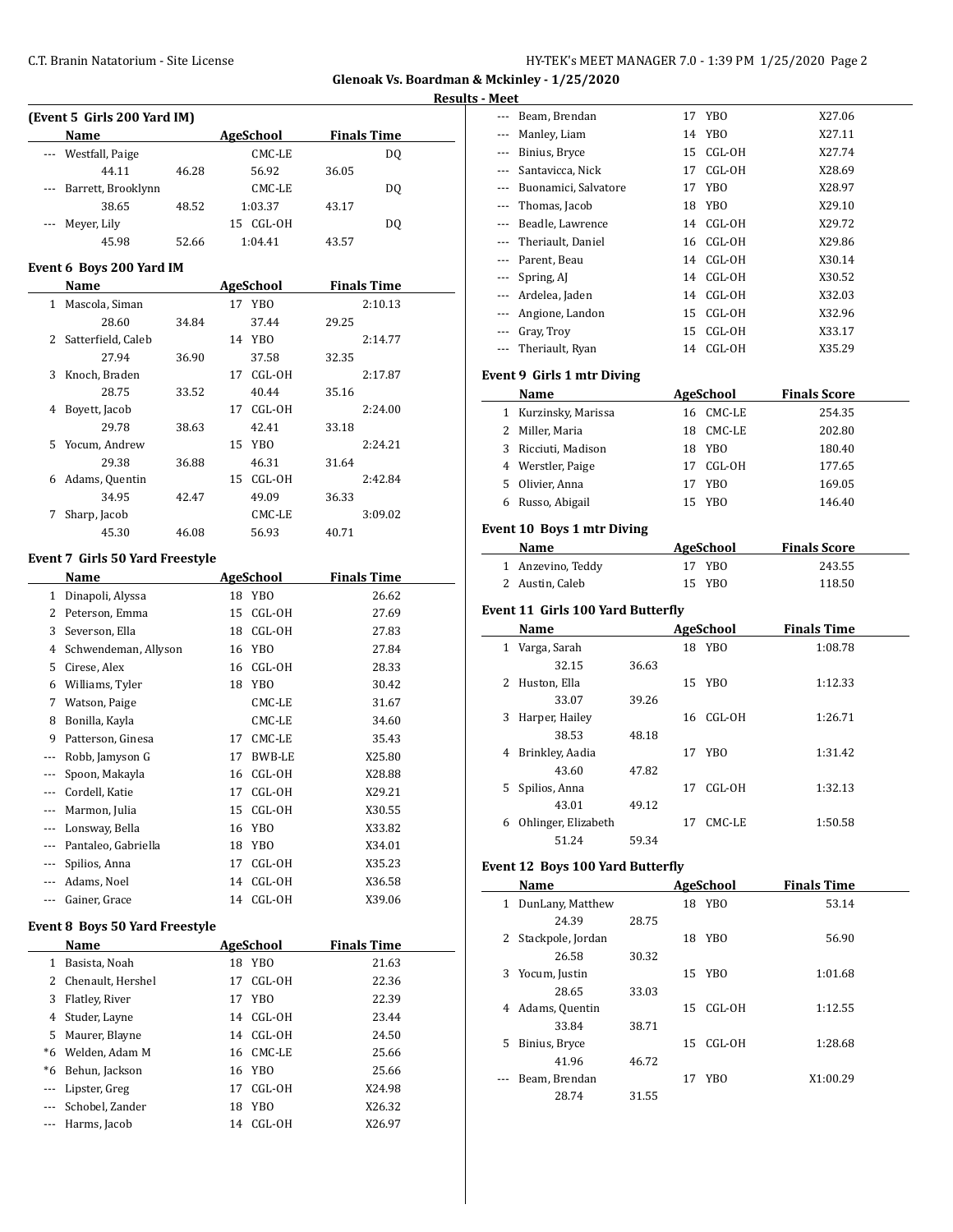$\overline{a}$ 

**Glenoak Vs. Boardman & Mckinley - 1/25/2020**

#### **Results - Meet**

|              | Event 13 Girls 100 Yard Freestyle |       |    |           |                    |
|--------------|-----------------------------------|-------|----|-----------|--------------------|
|              | Name                              |       |    | AgeSchool | <b>Finals Time</b> |
| $\mathbf{1}$ | Dinapoli, Alyssa                  |       |    | 18 YBO    | 58.05              |
|              | 28.21                             | 29.84 |    |           |                    |
| 2            | Rawley, Megan                     |       |    | 18 CMC-LE | 1:01.76            |
|              | 29.65                             | 32.11 |    |           |                    |
|              | 3 Schwendeman, Allyson            |       |    | 16 YBO    | 1:01.88            |
|              | 29.03                             | 32.85 |    |           |                    |
| 4            | Wert, Casey                       |       |    | 17 YBO    | 1:02.99            |
|              | 29.90                             | 33.09 |    |           |                    |
| 5            | Meister, Noelle                   |       |    | 15 CGL-OH | 1:05.58            |
|              | 30.84                             | 34.74 |    |           |                    |
| 6            | Cordell, Katie                    |       |    | 17 CGL-OH | 1:06.17            |
|              | 30.87                             | 35.30 |    |           |                    |
| 7            | Janssen, Sophia                   |       | 15 | CGL-OH    | 1:06.84            |
|              | 31.32                             | 35.52 |    |           |                    |
| 8            | Barrett, Brooklynn                |       |    | CMC-LE    | 1:11.70            |
|              | 33.90                             | 37.80 |    |           |                    |
| 9            | Bonilla, Kayla                    |       |    | CMC-LE    | 1:20.38            |
|              | 40.06                             | 40.32 |    |           |                    |
|              | Glaser, Krista L                  |       |    | 14 MSV-LE | X1:02.85           |
|              | 30.01                             | 32.84 |    |           |                    |
|              | Curran, Darby                     |       |    | 16 CGL-OH | X1:10.35           |
|              | 33.36                             | 36.99 |    |           |                    |
|              | Pantaleo, Gabriella               |       |    | 18 YBO    | X1:15.65           |
|              | 36.41                             | 39.24 |    |           |                    |
|              | Adams, Noel                       |       |    | 14 CGL-OH | X1:21.88           |
|              | 38.26                             | 43.62 |    |           |                    |
|              | Gainer, Grace                     |       |    | 14 CGL-OH | X1:37.58           |
|              | 43.91                             | 53.67 |    |           |                    |

| Event 14 Boys 100 Yard Freestyle |  |
|----------------------------------|--|
|----------------------------------|--|

|    | Name                 |       |    | AgeSchool | <b>Finals Time</b> |
|----|----------------------|-------|----|-----------|--------------------|
|    | 1 Linker, Will       |       |    | 18 YBO    | 51.63              |
|    | 24.55                | 27.08 |    |           |                    |
| 2  | Cailor, Carter       |       |    | 16 YBO    | 54.32              |
|    | 26.05                | 28.27 |    |           |                    |
| 3  | Maurer, Blayne       |       |    | 14 CGL-OH | 55.34              |
|    | 26.30                | 29.04 |    |           |                    |
| 4  | Boyett, Jacob        |       |    | 17 CGL-OH | 57.65              |
|    | 26.98                | 30.67 |    |           |                    |
| 5. | Welden, Adam M       |       |    | 16 CMC-LE | 58.00              |
|    | 27.39                | 30.61 |    |           |                    |
| 6  | Spring, AJ           |       |    | 14 CGL-OH | 1:14.02            |
|    | 35.00                | 39.02 |    |           |                    |
|    | Behun, Jackson       |       |    | 16 YBO    | X59.26             |
|    | 27.67                | 31.59 |    |           |                    |
|    | Manley, Liam         |       |    | 14 YBO    | X1:00.86           |
|    | 28.86                | 32.00 |    |           |                    |
|    | Schobel, Zander      |       |    | 18 YBO    | X1:01.78           |
|    | Thomas, Jacob        |       |    | 18 YBO    | X1:06.53           |
|    | 30.84                | 35.69 |    |           |                    |
|    | Buonamici, Salvatore |       |    | 17 YBO    | X1:08.16           |
|    | 32.13                | 36.03 |    |           |                    |
|    | Gray, Troy           |       | 15 | CGL-OH    | X1:14.73           |
|    | 34.85                | 39.88 |    |           |                    |

| s - meet |                                   |       |    |                  |                    |  |
|----------|-----------------------------------|-------|----|------------------|--------------------|--|
|          | Theriault, Ryan                   |       |    | 14 CGL-OH        | X1:15.83           |  |
|          | 35.73                             | 40.10 |    |                  |                    |  |
|          | Event 15 Girls 500 Yard Freestyle |       |    |                  |                    |  |
|          | Name                              |       |    | <b>AgeSchool</b> | <b>Finals Time</b> |  |
|          | 1 Varga, Sarah                    |       | 18 | YBO              | 6:18.96            |  |
|          | 33.30                             | 36.45 |    | 38.26            | 38.26              |  |
|          | 38.67                             | 39.11 |    | 38.67            | 38.76              |  |
|          | 39.21                             | 38.27 |    |                  |                    |  |
| 2        | White, Hannah                     |       | 17 | CGL-OH           | 6:24.08            |  |
|          | 31.06                             | 36.60 |    | 37.66            | 38.59              |  |
|          | 39.12                             | 41.18 |    | 40.48            | 40.17              |  |
|          | 41.04                             | 38.18 |    |                  |                    |  |
| 3        | Weisbrod, Kate                    |       |    | 14 CGL-OH        | 6:35.62            |  |
|          | 34.40                             | 40.96 |    | 41.81            | 41.11              |  |
|          | 42.22                             | 40.85 |    | 40.17            | 39.27              |  |
|          | 38.24                             | 36.59 |    |                  |                    |  |
| 4        | Kelso, Madison                    |       |    | 15 YBO           | 6:35.70            |  |
|          | 34.25                             | 39.75 |    | 41.51            | 41.32              |  |
|          | 41.31                             | 42.09 |    | 40.99            | 40.45              |  |
|          | 39.12                             | 34.91 |    |                  |                    |  |
|          | Robb, Jamyson G                   |       |    | 17 BWB-LE        | X5:40.64           |  |
|          | 29.84                             | 33.43 |    | 34.02            | 34.31              |  |
|          | 34.62                             | 34.88 |    | 35.13            | 35.46              |  |
|          | 35.14                             | 33.81 |    |                  |                    |  |
|          |                                   |       |    |                  |                    |  |

#### **Event 16 Boys 500 Yard Freestyle**

|   | Name               |       | <b>AgeSchool</b> |       | <b>Finals Time</b> |
|---|--------------------|-------|------------------|-------|--------------------|
|   | 1 DunLany, Matthew |       | 18 YBO           |       | 5:02.23            |
|   | 26.70              | 29.67 | 30.44            | 31.32 |                    |
|   | 31.05              | 31.49 | 31.57            | 31.01 |                    |
|   | 30.47              | 28.51 |                  |       |                    |
| 2 | DunLany, Ethan     |       | 15 YBO           |       | 5:15.40            |
|   | 27.25              | 30.76 | 31.38            | 31.91 |                    |
|   | 32.80              | 32.73 | 32.93            | 32.70 |                    |
|   | 31.69              | 31.25 |                  |       |                    |
| 3 | Knoch, Braden      |       | 17 CGL-OH        |       | 5:43.22            |
|   | 29.09              | 31.87 | 34.62            | 34.68 |                    |
|   | 35.54              | 35.03 | 36.12            | 36.66 |                    |
|   | 36.89              | 32.72 |                  |       |                    |
| 4 | Vasko, Steven      |       | 18 YBO           |       | 5:50.61            |
|   | 30.90              | 34.88 | 35.44            | 35.32 |                    |
|   | 35.87              | 36.39 | 36.53            | 36.19 |                    |
|   | 35.24              | 33.85 |                  |       |                    |
| 5 | Houk, Corder       |       | 15 CGL-OH        |       | 5:57.49            |
|   | 30.76              | 35.66 | 36.73            | 37.41 |                    |
|   | 37.04              | 38.19 | 37.61            | 36.97 |                    |
|   | 35.03              | 32.09 |                  |       |                    |
| 6 | Chenault, Hershel  |       | 17 CGL-OH        |       | 6:13.16            |
|   | 28.42              | 33.13 | 35.59            | 37.34 |                    |
|   | 38.64              | 39.07 | 40.32            | 40.76 |                    |
|   | 40.72              | 39.17 |                  |       |                    |

## **Event 17 Girls 200 Yard Freestyle Relay**

| Team                   |       | Relav               | <b>Finals Time</b> |         |
|------------------------|-------|---------------------|--------------------|---------|
| YBO                    |       | А                   |                    | 1:47.76 |
| 1) Dinapoli, Alyssa 18 |       | 2) Varga, Sarah 18  |                    |         |
| 3) Yocum, Abby 17      |       | 4) Mihok, Alexis 14 |                    |         |
| 27.06                  | 27.73 | 26.89               | 26.08              |         |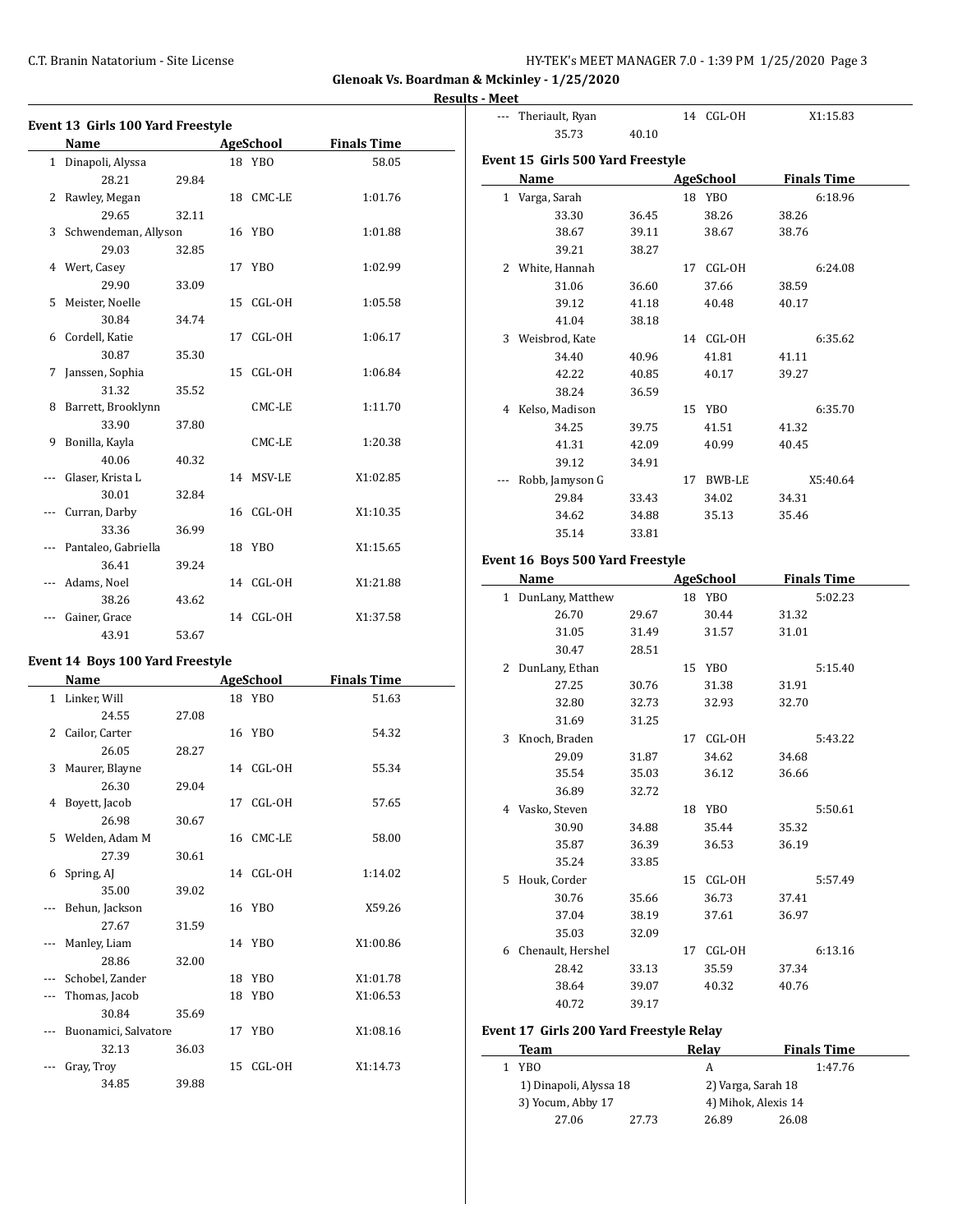**Glenoak Vs. Boardman & Mckinley - 1/25/2020**

J,

 $\overline{\phantom{a}}$ 

#### **Results - Meet**

|   |                                           |       |                   | Glenoak Vs. Board     |
|---|-------------------------------------------|-------|-------------------|-----------------------|
|   |                                           |       |                   |                       |
|   | (Event 17 Girls 200 Yard Freestyle Relay) |       |                   |                       |
|   | <b>Team</b>                               |       | Relay             | <b>Finals Time</b>    |
|   | 2 CGL-OH                                  |       | C                 | 1:53.05               |
|   | 1) Spoon, Makayla 16                      |       |                   | 2) Meister, Noelle 15 |
|   | 3) Cirese, Alex 16                        |       |                   | 4) Weisbrod, Kate 14  |
|   | 28.63                                     | 29.67 | 28.35             | 26.40                 |
| 3 | CGL-OH                                    |       | A                 | 1:53.29               |
|   | 1) Peterson, Emma 15                      |       |                   | 2) White, Hannah 17   |
|   | 3) Curran, Darby 16                       |       |                   | 4) Janssen, Sophia 15 |
|   | 28.13                                     | 25.33 | 30.14             | 29.69                 |
| 4 | CGL-OH                                    |       | R                 | 1:59.07               |
|   | 1) Severson, Ella 18                      |       |                   | 2) Harper, Hailey 16  |
|   | 3) Cordell, Katie 17                      |       |                   | 4) Marmon, Julia 15   |
|   | 28.38                                     | 16.38 | 15.75             | 58.56                 |
| 5 | YBO                                       |       | B                 | 2:05.54               |
|   | 1) Kelso, Madison 15                      |       |                   | 2) Williams, Tyler 18 |
|   | 3) Brinkley, Aadia 17                     |       | 4) Wert, Casey 17 |                       |
|   | 33.03                                     | 31.39 | 31.24             | 29.88                 |
| 6 | CMC-LE                                    |       | A                 | 2:08.50               |
|   | 1) Watson, Paige                          |       |                   | 2) Rawley, Megan 18   |
|   | 3) Bonilla, Kayla                         |       |                   | 4) Barrett, Brooklynn |
|   | 31.78                                     | 28.34 | 35.07             | 33.31                 |

### **Event 18 Boys 200 Yard Freestyle Relay**

 $\overline{\phantom{0}}$ 

|       | <b>Team</b>              |       | Relay                 | <b>Finals Time</b>         |
|-------|--------------------------|-------|-----------------------|----------------------------|
| 1     | <b>YBO</b>               |       | A                     | 1:29.98                    |
|       | 1) Linker, Will 18       |       |                       | 2) Stackpole, Jordan 18    |
|       | 3) DunLany, Matthew 18   |       | 4) Basista, Noah 18   |                            |
|       | 23.13                    | 23.17 | 22.19                 | 21.49                      |
| 2     | CGL-OH                   |       | A                     | 1:35.49                    |
|       | 1) Lipster, Greg 17      |       | 2) Knoch, Braden 17   |                            |
|       | 3) Maurer, Blayne 14     |       | 4) Studer, Layne 14   |                            |
|       | 25.44                    | 24.29 | 22.72                 | 23.04                      |
| 3     | <b>YBO</b>               |       | $\mathsf{C}$          | 1:40.29                    |
|       | 1) Thomas, Jacob 18      |       | 2) Manley, Liam 14    |                            |
|       | 3) Parker, Liam 16       |       | 4) Schobel, Zander 18 |                            |
|       | 25.85                    | 24.77 | 25.21                 | 24.46                      |
| 4     | CGL-OH                   |       | B                     | 1:52.10                    |
|       | 1) Santavicca, Nick 17   |       | 2) Weaver, Mitch 16   |                            |
|       | 3) Harms, Jacob 14       |       | 4) Binius, Bryce 15   |                            |
|       | 28.88                    | 28.71 | 26.72                 | 27.79                      |
| 5     | <b>YBO</b>               |       | B                     | 1:52.46                    |
|       | 1) Yocum, Andrew 15      |       |                       | 2) Satterfield, Caleb 14   |
|       | 3) Behun, Jackson 16     |       | 4) DunLany, Ethan 15  |                            |
|       | 29.34                    | 27.45 | 28.82                 | 26.85                      |
| 6     | CGL-OH                   |       | $\mathsf{C}$          | 1:54.63                    |
|       | 1) Adams, Quentin 15     |       | 2) Ardelea, Jaden 14  |                            |
|       | 3) Beadle, Lawrence 14   |       | 4) Boyett, Jacob 17   |                            |
|       | 26.16                    | 32.94 | 30.33                 | 25.20                      |
| 7     | CMC-LE                   |       | A                     | 1:55.06                    |
|       | 1) Blythe, Emmanuel T 16 |       |                       | 2) Welden, Adam M 16       |
|       | 3) Sharp, Jacob          |       |                       | 4) Sherman, Mikhi K 16     |
|       | 26.31                    | 26.54 | 31.09                 | 31.12                      |
| $---$ | YBO                      |       | D                     | X1:55.26                   |
|       | 1) Vasko, Matthew 16     |       | 2) Vasko, Steven 18   |                            |
|       | 3) Buonamici, Luca 15    |       |                       | 4) Buonamici, Salvatore 17 |
|       | 29.01                    | 27.27 | 29.32                 | 29.66                      |

|              | Name            |       |    | AgeSchool | <b>Finals Time</b> |
|--------------|-----------------|-------|----|-----------|--------------------|
| $\mathbf{1}$ | Mihok, Alexis   |       |    | 14 YBO    | 1:05.70            |
|              | 32.43           | 33.27 |    |           |                    |
| 2            | Huston, Ella    |       |    | 15 YBO    | 1:10.40            |
|              | 33.47           | 36.93 |    |           |                    |
| 3            | Cirese, Alex    |       | 16 | CGL-OH    | 1:15.27            |
|              | 36.35           | 38.92 |    |           |                    |
| 4            | Williams, Tyler |       |    | 18 YBO    | 1:18.17            |
|              | 37.73           | 40.44 |    |           |                    |
| 5.           | Westfall, Paige |       |    | CMC-LE    | 1:26.59            |
|              | 43.28           | 43.31 |    |           |                    |
| 6            | Meyer, Lily     |       | 15 | CGL-OH    | 1:33.08            |
|              | 44.07           | 49.01 |    |           |                    |
|              | Parker, Ireland |       |    | 14 YBO    | X1:23.90           |
|              |                 |       |    |           |                    |

#### **Event 20 Boys 100 Yard Backstroke**

|     | Name              |       |    | AgeSchool | <b>Finals Time</b> |
|-----|-------------------|-------|----|-----------|--------------------|
| 1   | Flatley, River    |       |    | 17 YBO    | 56.95              |
|     | 27.45             | 29.50 |    |           |                    |
| 2   | Cailor, Carter    |       |    | 16 YBO    | 1:02.90            |
|     | 30.22             | 32.68 |    |           |                    |
| 3   | Yocum, Andrew     |       | 15 | YBO       | 1:07.37            |
|     | 32.93             | 34.44 |    |           |                    |
| 4   | Guist, Tanner     |       | 15 | CGL-OH    | 1:08.98            |
|     | 33.70             | 35.28 |    |           |                    |
| 5.  | Weaver, Mitch     |       | 16 | CGL-OH    | 1:20.11            |
|     | 38.61             | 41.50 |    |           |                    |
| 6   | Sharp, Jacob      |       |    | CMC-LE    | 1:21.57            |
| 7   | Sherman, Mikhi K  |       |    | 16 CMC-LE | 1:24.10            |
| 8   | Theriault, Daniel |       | 16 | CGL-OH    | 1:27.10            |
|     | 42.73             | 44.37 |    |           |                    |
| --- | Yocum, Justin     |       | 15 | YBO       | X1:01.95           |
|     | 30.67             | 31.28 |    |           |                    |

#### **Event 21 Girls 100 Yard Breaststroke**

|   | Name                 |       |    | <b>AgeSchool</b> | <b>Finals Time</b> |  |
|---|----------------------|-------|----|------------------|--------------------|--|
| 1 | Basista, Julia       |       |    | 14 YBO           | 1:16.99            |  |
|   | 36.45                | 40.54 |    |                  |                    |  |
|   | 2 Yocum, Abby        |       |    | 17 YBO           | 1:17.59            |  |
|   | 37.47                | 40.12 |    |                  |                    |  |
| 3 | White, Hannah        |       |    | 17 CGL-OH        | 1:22.30            |  |
|   | 38.22                | 44.08 |    |                  |                    |  |
|   | 4 Dodson, Madeline A |       |    | 17 CMC-LE        | 1:24.68            |  |
|   | 39.70                | 44.98 |    |                  |                    |  |
|   | 5 Pickens, Olivia    |       |    | 14 YBO           | 1:24.72            |  |
|   | 41.65                | 43.07 |    |                  |                    |  |
|   | 6 Peterson, Emma     |       |    | 15 CGL-OH        | 1:26.43            |  |
|   | 39.84                | 46.59 |    |                  |                    |  |
| 7 | Patterson, Ginesa    |       | 17 | CMC-LE           | 1:39.40            |  |
|   | 44.22                | 55.18 |    |                  |                    |  |
|   | Lonsway, Bella       |       | 16 | YBO              | X1:33.42           |  |
|   | 43.71                | 49.71 |    |                  |                    |  |

### **Event 22 Boys 100 Yard Breaststroke**

| Name            |       | AgeSchool | <b>Finals Time</b> |  |
|-----------------|-------|-----------|--------------------|--|
| 1 Basista, Noah |       | 18 YBO    | 1:02.76            |  |
| 29.35           | 33.41 |           |                    |  |